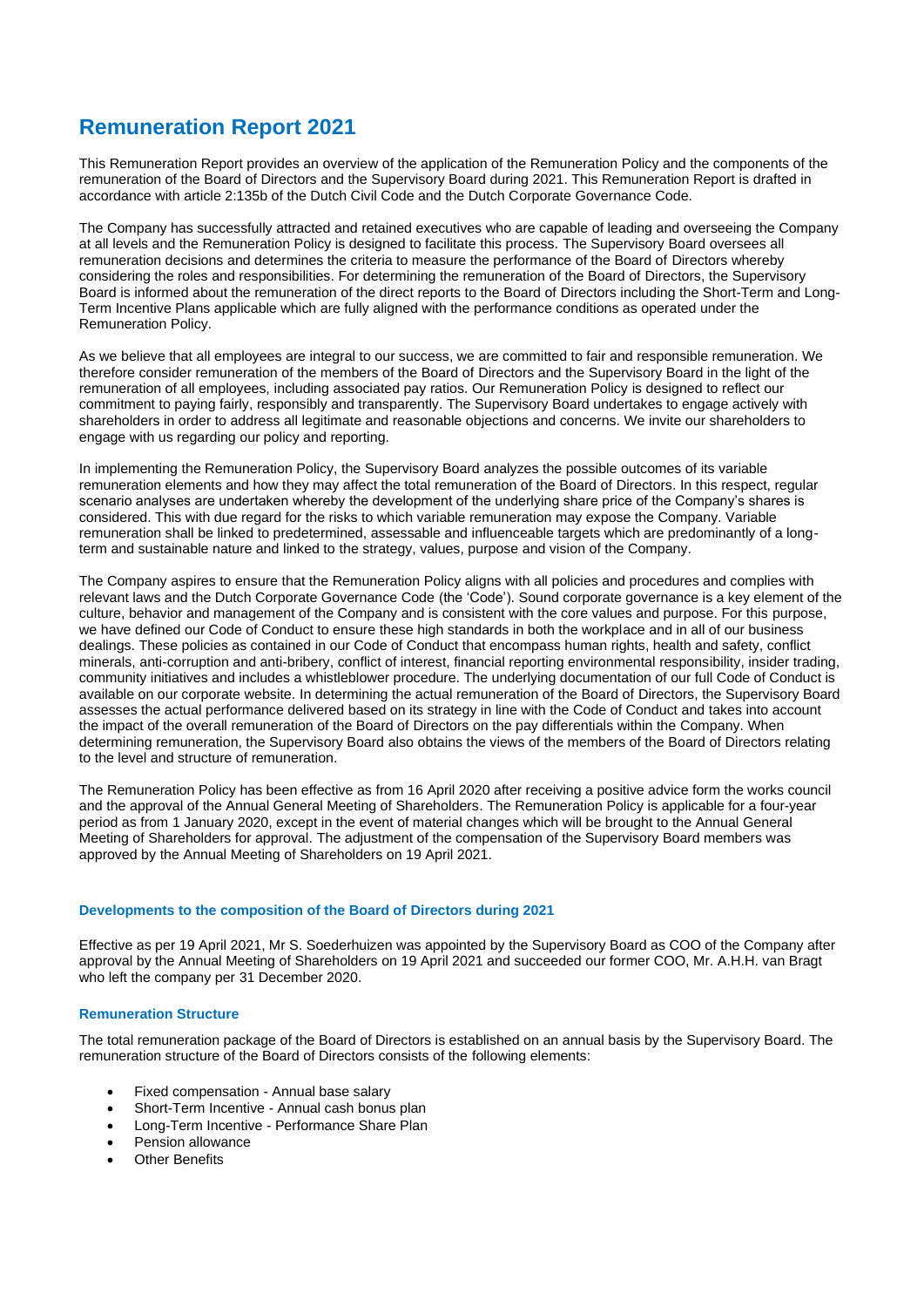The above components are regularly compared with a balanced remuneration reference group of companies selected based on industry, labour market, size and geographical spread to determine the total remuneration package for the Board of Directors. When selecting reference companies, the size and complexity of the Company is taken into account, including market capitalisation, net revenues and total assets. The following companies are included in this remuneration reference group:

| <b>Remuneration Reference Group</b> |                    |
|-------------------------------------|--------------------|
| AMG Group                           | Lacroix            |
| Amsterdam Commodities               | Lucas Bols         |
| <b>BE Semiconductor Industries</b>  | Nedap              |
| Cicor Technologies                  | Ordina             |
| Euromicron, Comm.& Cntl. Tech.      | Oxford Instruments |
| <b>Holland Colours</b>              | Phoenix Mecano     |
| Kendrion                            | Prima Industrie    |

## **Application of the Remuneration Policy in 2021**

The Remuneration Policy was successfully applied by the Supervisory Board in 2021 without exceptions as set forth below. The remuneration of the Board of Directors consists of a basic salary and an annual bonus. The Supervisory Board determines the remuneration annually, within the framework permitted by the Remuneration Policy.

The ratio of the remuneration of the members of the Board of Directors compared with the average remuneration of the other employees during 2021 is 8.7:1 (2020: 7.8:1). This ratio consists of the average remuneration of members of the Board of Directors recognized by the Company in 2021 of € 392,000 (2020: € 330,000) as stated in the summary of the remuneration of the members of the Board of Directors in relation to the average remuneration of all employees of the operating companies in Western Europe of € 45,200 (2020: € 42,600). This average remuneration comprises wages and salaries plus bonuses, options and performance shares of the employees in Western Europe, divided by the average number of employees in Western Europe.

## 1. Base Salary

The base salaries are not subject to any automatic pay rises under a collective bargaining agreement. The Supervisory Board regularly considers base salary levels of the members of the Board of Directors and compares these levels to remuneration reference group as outlined in the Remuneration Policy. The 2021 base salary levels of the members of the Board of Directors are set at the following levels:

|                        | <b>Base Salary</b> |
|------------------------|--------------------|
| E. M, Stodel - CEO     | 342.047            |
| P.H.J. de Koning - CFO | 295,845            |
| S. Soederhuizen - COO* | 201,793            |

The base salary levels of the CEO and CFO have been increased effective as per 1 January 2021, in line with the increase applicable under the collective barging agreement. S. Soederhuizen was appointed COO per 19 April 2021 and is included since that date. The annual salary for the COO amounts to EUR 286,416.

## 2. Short-Term Incentive

Every year, the Supervisory Board determines a bonus arrangement for the reporting year. The bonus arrangement is contingent upon the realisation of a series of predetermined quantitative performance targets. The bonuses awarded are recognised during the reporting year, based on the realisation of the performance targets during the financial year, and are paid in cash after the financial statements have been adopted. The at-target short-term incentive opportunity for the Board of Directors is set at 35% of annual base salary.

Each year, the Supervisory Board sets the performance targets after approval of the budget for the next financial year. Approximately 70% of the performance targets are linked to financial objectives. The Supervisory Board may choose a maximum of three of the following or comparable objectives at the start of each financial year:

- Sales growth (e.g. identical);
- Result before Interest and Tax;
- Net Cash Flow:
- Working Capital (including quality/solvency) and;
- Operational Margin.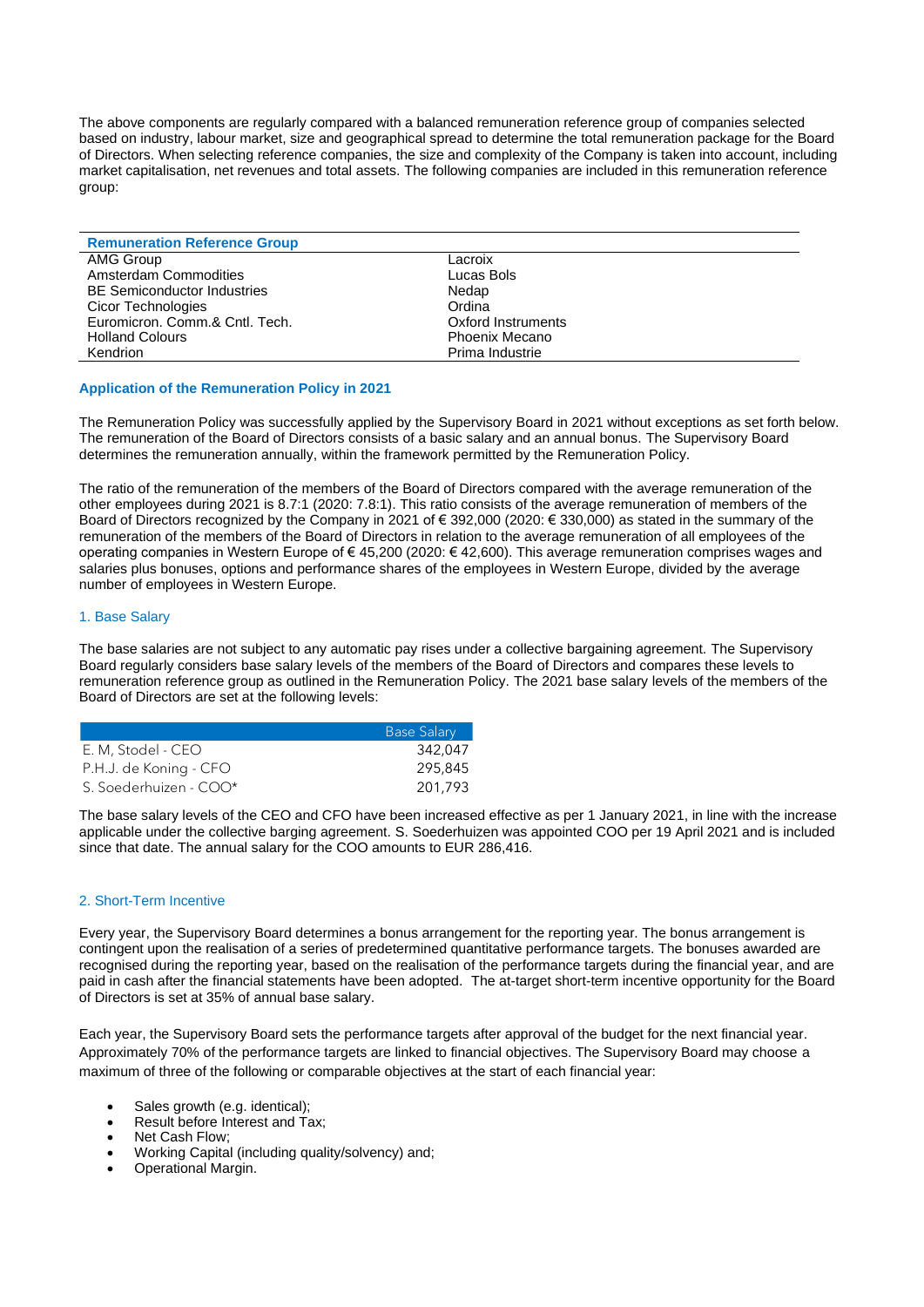The remaining 30% is based on non-financial and/or personal objectives. The Supervisory Board may choose a maximum of two of the following or comparable objectives at the start of each financial year:

- Cooperation with clients;
- Cooperation with suppliers;
- Improvement of internal cooperation and systems;
- ESG objectives and;
- Unlock potential Asia & Eastern Europe.

Threshold, target and maximum performance levels will be set for each performance objective. The achievement of threshold performance will result in 50% pay-out of the award, at-target will result in 100% pay-out of the award and maximum performance will result in 160% pay-out of the award. Linear vesting will occur between performance levels. Performance below threshold level will result in 0% pay-out.

The Supervisory Board reviewed at year end the quality of the pre-determined financial and non-financial performance and the sustainable value delivered in order to determine the vesting of the Short-Term Incentive awarded for 2021. The actual levels of the financial and non-financial performance criteria set are not disclosed since this is considered competitive sensitive information and therefore classified as highly confidential and share price sensitive information. The following table shows the summary of the short-term incentive in the reported financial year:

|                                              |         | <b>Vesting levels (as percentage of Base salary)</b> |               |       | performance |            | 2021 STI payout amounts |            |
|----------------------------------------------|---------|------------------------------------------------------|---------------|-------|-------------|------------|-------------------------|------------|
| <b>2021 STI Performance Target</b>           | Min.    | <b>Threshold</b>                                     | <b>Target</b> | Max.  | 2021        | <b>CEO</b> | COO                     | <b>CFO</b> |
| Financial                                    |         |                                                      |               |       |             |            |                         |            |
| Sales                                        | 0.0%    | 2.5%                                                 | 5.0%          | 8.0%  | 6.5%        | 6.5%       | 6.5%                    | 6.5%       |
| <b>EBIT</b>                                  | 0.0%    | 5.3%                                                 | 10.5%         | 16.8% | 13.8%       | 13.8%      | 13.8%                   | 13.8%      |
| Net Cash Flow                                | 0.0%    | 4.5%                                                 | 9.0%          | 14.4% | 0.0%        |            |                         |            |
| Non financial                                |         |                                                      |               |       |             |            |                         |            |
| Set strategic plan 2021-2025, objectives and |         |                                                      |               |       |             |            |                         |            |
| strategy deployment process                  | 0.0%    | 3.3%                                                 | 6.5%          | 10.4% | 5.6%        | 5.6%       | 5.6%                    | 5.6%       |
| Accelerated change, communications & culture | 0.0%    | 2.0%                                                 | 4.0%          | 6.4%  | 3.5%        | 3.5%       | 3.5%                    | 3.5%       |
| program                                      |         |                                                      |               |       |             |            |                         |            |
| Individual targets                           |         |                                                      |               |       |             | 3.5%       | 1.8%                    | 1.8%       |
| Overall performance (in %)                   | $0.0\%$ | 17.6%                                                | 35.0%         | 56.0% |             | 32.9%      | 31.2%                   | 31.2%      |
| Total (as % of Base salary)                  |         |                                                      |               |       |             | 112,513    | 89,249                  | 92,188     |

## 3. Long-Term Incentive

Effective as per 18 April 2017 a 'performance share plan' was implemented under which the members of the Board of Directors are eligible to receive a performance based conditional award of Company shares. Under the Company's longterm incentive plan, members of the Board of Directors shall be invited to receive a conditional award of performance shares in the Company. In this respect the at-target value of the annual award to the Board of Directors may amount to 22.5% of annual base salary in the year of the award. Each financial year, after approval of the annual accounts, the Supervisory Board determines the award of performance shares to the Board of Directors.

Awards of performance shares will vest at the end of a three-year period following the date of award, subject to (i) the achievement of predetermined group financial targets that appropriately reflect the longer term strategy of the Company being profit margin growth; and (ii) the continued service as a member of the Board of Directors with the Company.

Where the at-target level of performance is met, all (100%) of the shares underlying the award will vest and an equivalent number of Company shares will be released to the participant. At threshold level of performance 50% of the performance shares underlying the award will vest. At maximum level of performance 200% of the performance shares underlying the award will vest. Performance below threshold level will result in 0% vesting of the performance shares awarded.

For the three-year performance periods 2019-2021, 2020-2022 and 2021-2023, the "at target (100%)" number of performance shares conditionally awarded aggregated 18,410, 21,075, and 25,442 shares, respectively. The number of at target shares awarded was calculated based on the gross annual base salary divided by the average closing share price for all trading days in the fourth quarter of the year immediately preceding the start of the performance period. The performance shares conditionally awarded will vest in 2022, 2023 and 2024. The number of shares that will actually vest will be based on the above mentioned pre-determined performance conditions.

The number of performance shares which could vest for the three-year performance periods 2019-2021, 2020-2022 and 2021-2023 range between nil (in the case of below threshold performance) to a maximum of 36,820 shares (2019-2021 award), 42,150 shares (2020-2022 award), and 50,885 shares (2021-2023 award). The members of the Board of Directors could receive 200% of the "at target" number of performance shares awarded if stretched performance is achieved with respect to both performance measures during each respective performance period.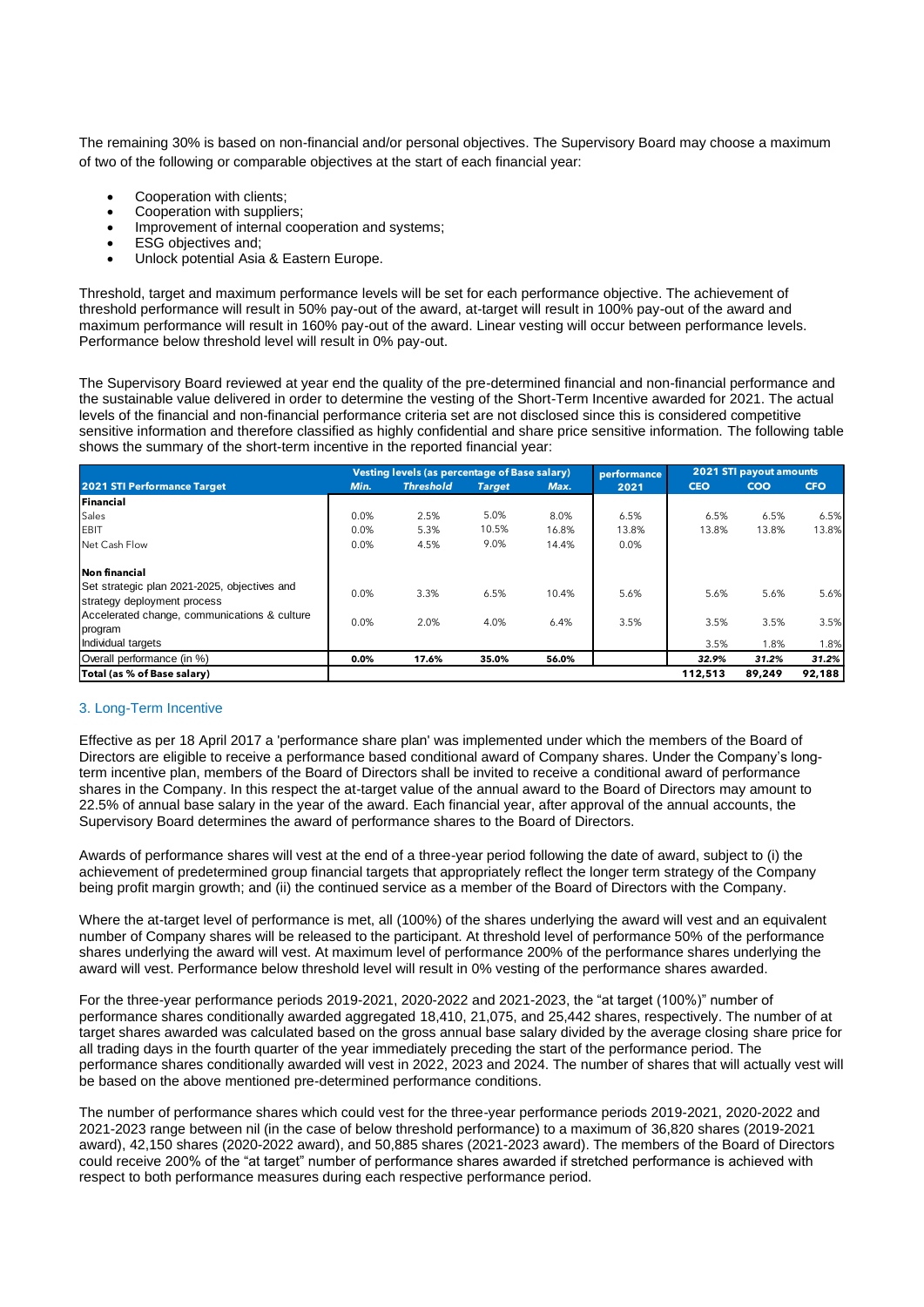The actual levels of the financial performance criteria set are not disclosed since this is considered competitive sensitive information and therefore classified as highly confidential and share price sensitive information. Based on the actual performance realized for the 2019-2021 performance share award based on EBIT growth, the following table shows the summary of the long-term incentive in the reported financial year:

|                                                             |          | <b>Vesting levels</b>             |        |        | <b>Actual</b> | 2019 LTI number of vested shares |            |            |
|-------------------------------------------------------------|----------|-----------------------------------|--------|--------|---------------|----------------------------------|------------|------------|
| <b>2019 LTI Performance Target</b>                          | Min.     | <b>Threshold</b><br><b>Target</b> |        | Max.   | performance   | <b>CEO</b>                       | <b>COO</b> | <b>CFO</b> |
| <b>Financial</b>                                            |          |                                   |        |        |               |                                  |            |            |
| <b>EBIT Growth (vesting levels as % of at target award)</b> | 0%       | 50%                               | 100%   | 200%   | 0.0%          |                                  |            |            |
| EBIT Growth (as % of base pay at award)                     | $0.00\%$ | 11.25%                            | 22.50% | 45.00% | 0.0%          |                                  |            |            |
|                                                             |          |                                   |        |        |               | N/A                              | N/A        |            |

The Supervisory Board may in accordance with the Remuneration Policy upwardly or downwardly adjust the number of Performance Shares that may vest by a maximum of 10%. This discretionary performance adjustment may be applied by the Supervisory Board to reflect the overall performance achieved and market developments, and further aligns the interests of the members of the Board of Directors with those of the shareholders. For the 2019-2021 performance award, the Supervisory Board decided to not apply this 10% performance adjustment. As a result, no shares related to the 2019 performance award will vest on 21 April 2022. Vested shares are subject to a two-year lock-up period, except for the shares that may be sold or settled to cover the withholding tax liability upon vesting of the performance shares. Furthermore in 2021 all vested shares relating to the 2017 and 2018 performance awards which were still subject to the two-year lock-up period were tendered under the offer of Infestos (the 'Offer') under the conditions of the offer memorandum. Consequently 24,379 shares of BOD and former BOD members have been offered and settled against the offer price of € 14.55 per share on 5 November 2021 and was considered to be a deviation from the best practice provision as contained in the Code, however, deemed appropriate in the light of the Offer. All other outstanding conditional awards remain outstanding and are not affected by the Offer.

#### Clawback and ultimate remedium

In line with Dutch law and the Remuneration policy, the Short-Term Incentive and Long-Term Incentive components for the member of the Board of Management are subject to clawback provisions and ultimate remedium clauses. During 2021, no circumstances have been identified by the Supervisory Board that result in any adjustments or clawback.

#### Share Option Scheme

Until 2017, the Company granted options under the share option scheme for the current and former members of the Board of Directors. All option grants made until 2017 to Mr de Koning and the option grant made by a previous major shareholder of Neways to Mr. van den Vrande which were outstanding and vested on 31 December 2020, have been exercised in 2021 under the offer of Infestos against the offer price of  $\in 14.55$  per share. The movements in share options are included in the table below in section 'Other Remuneration Information'. This scheme provided for grants of non-transferable options to acquire shares in Neways. The options may be exercised three years after grant for a period of two years, which means that their total life is five years. Options may only be exercised by converting them into shares. If an option holder leaves the Group, their option rights lapse.

## 4. Pensions

The pensions of the members of the Board of Directors are insured with the pension fund of Metalektro. These pensions, including pre-pension rights, are based on the career-average system. The members of the Board of Directors also have supplementary pensions based on the defined contribution system.

#### 5. Other benefits

Other benefits include expense compensation, lease car, use of mobile phone and social security premiums. The additional withholding taxes payable following the early termination of the lock-up period for the vested performance shares which were tendered under the offer of Infestos, have been borne by the company.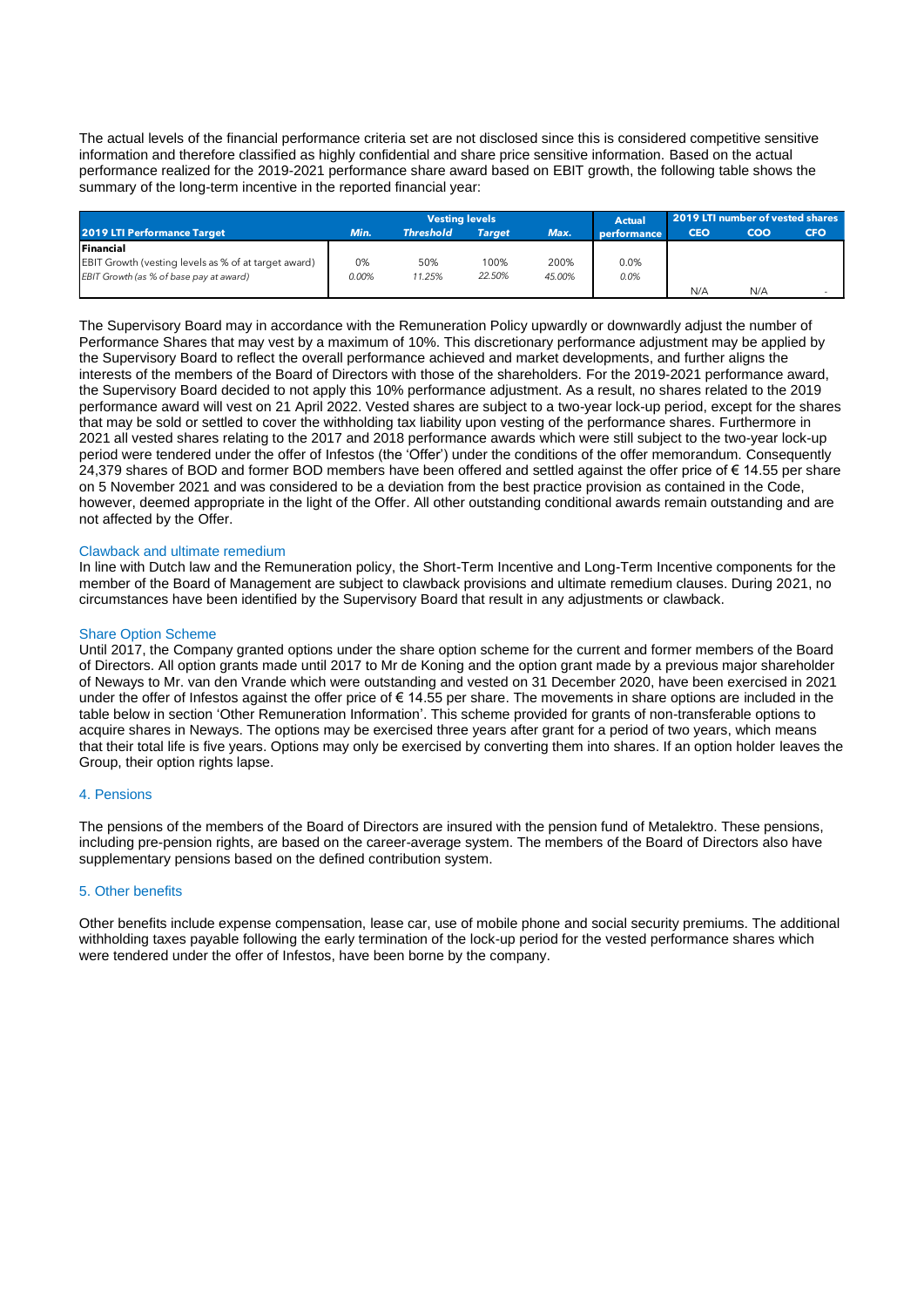# **Total remuneration**

Remuneration of the Board of Directors recognized by the Company for the years ended December 31, 2021 and 2020 was as follows:

| <b>Remuneration Board of Directors</b> |               |               |     |                                 |            |               |                 |              |  |  |  |  |
|----------------------------------------|---------------|---------------|-----|---------------------------------|------------|---------------|-----------------|--------------|--|--|--|--|
| 2021                                   | $x \in 1,000$ | <b>Base</b>   |     | <b>Pensions Social security</b> | <b>STI</b> | LTI           | <b>Other</b>    | <b>Total</b> |  |  |  |  |
|                                        |               | <b>Salary</b> |     | <b>contribution</b>             |            | <b>shares</b> | <b>benefits</b> |              |  |  |  |  |
| E. M. Stodel                           |               | 342           | 40  | 15                              | 113        | 11            | 27              | 548          |  |  |  |  |
| P.H.J. de Koning                       |               | 296           | 39  | 13                              | 92         | 20            | 24              | 484          |  |  |  |  |
| S. Soederhuizen                        |               | 202           | 27  | 11                              | 89         | 10            | 18              | 357          |  |  |  |  |
| H.W.T. van der Vrande*                 |               |               |     |                                 |            | 12            |                 | 12           |  |  |  |  |
| <b>Total remuneration</b>              |               | 840           | 106 | 39                              | 294        | 53            | 69              | 1,401        |  |  |  |  |

\* expenses recognised for remuneration received in capacity of former member of the Board of Directors

| 2020                      | $x \in 1,000$ | <b>Base</b><br><b>Salary</b> |     | <b>Pensions</b> Social security<br><b>contribution</b> | <b>STI</b> | LTI<br><b>shares</b> | <b>Other</b><br><b>benefits</b> | <b>Total</b> |
|---------------------------|---------------|------------------------------|-----|--------------------------------------------------------|------------|----------------------|---------------------------------|--------------|
| E. M. Stodel              |               | 330                          | 38  | 14                                                     | 33         | 0                    | 41                              | 457          |
| A.H.H. van Bragt          |               | 286                          | 38  | 12                                                     | 29         | $-41$                | 38                              | 362          |
| P.H.J. de Koning          |               | 286                          | 38  | 12                                                     | 29         | 41                   | 39                              | 444          |
| H.W.T. van der Vrande*    |               |                              |     |                                                        |            | 47                   |                                 | 47           |
| <b>Total remuneration</b> |               | 902                          | 114 | 38                                                     | 90         | 47                   | 118                             | 1,310        |

\* expenses recognised for remuneration received in capacity of former member of the Board of Directors

#### **Other Remuneration Information**

The actual cash remuneration paid and the value of the vested equity remuneration to the Board of Directors by the Company for the years ended December 31, 2021 and 2020 was as follows:

|                                                     | <b>Remuneration Board of Directors</b>                                                                                         |                           |        |        |                              |                |                                      |                           |                                     |                                                               |  |  |
|-----------------------------------------------------|--------------------------------------------------------------------------------------------------------------------------------|---------------------------|--------|--------|------------------------------|----------------|--------------------------------------|---------------------------|-------------------------------------|---------------------------------------------------------------|--|--|
|                                                     |                                                                                                                                |                           |        |        |                              | $\overline{2}$ | 3                                    | 4                         | 5                                   | 6                                                             |  |  |
| <b>Name</b>                                         |                                                                                                                                | <b>Fixed remuneration</b> |        |        | <b>Variable remuneration</b> |                | <b>Extraordinary</b><br><b>items</b> | <b>Pension</b><br>expense | <b>Total</b><br><b>Remuneration</b> | <b>Proportion of</b><br>fixed and<br>variable<br>remuneration |  |  |
|                                                     | Multi-<br><b>Fringe</b><br>One-year<br><b>Base</b><br>variable<br><b>benefits</b><br><b>Fees</b><br>Year<br>salary<br>variable |                           |        |        |                              |                |                                      |                           |                                     |                                                               |  |  |
|                                                     | 2021                                                                                                                           | 342,047                   |        | 27,402 | 112,513                      |                |                                      | 39,529                    | 521,492                             | 78%/22%                                                       |  |  |
| E. Stodel - CEO                                     | 2020                                                                                                                           | 330,480                   |        | 41,221 | 33,048                       | $\sim$         |                                      | 38,451                    | 443,200                             | 93%/7%                                                        |  |  |
| S. Soederhuizen -                                   | 2021                                                                                                                           | 201,793                   |        | 18,192 | 89,249                       |                |                                      | 27,498                    | 336,732                             | 73%/27%                                                       |  |  |
| $COO***$                                            | 2020                                                                                                                           |                           |        |        |                              |                |                                      |                           |                                     |                                                               |  |  |
| P.H.J. de Koning -                                  | 2021                                                                                                                           | 295,845                   |        | 24,097 | 92,188                       | 62,255         |                                      | 39,084                    | 513,468                             | 70%/30%                                                       |  |  |
| CFO                                                 | 2020                                                                                                                           | 285,840                   |        | 38,846 | 28,584                       | 39,157         |                                      | 38,031                    | 430,458                             | 84%/16%                                                       |  |  |
| <b>Former members Board of</b><br><b>Director's</b> |                                                                                                                                |                           |        |        |                              |                |                                      |                           |                                     |                                                               |  |  |
| H.W.T. van der Vrande                               | 2020*                                                                                                                          |                           |        |        |                              | 44,768         | $\overline{\phantom{a}}$             |                           | $\overline{\phantom{a}}$            | 0%/100%                                                       |  |  |
| A.H.H. van Bragt -<br>$COO**$                       | 2020                                                                                                                           | 285,840                   | $\sim$ | 38,161 | 28,584                       | 39,157         |                                      | 38,031                    | 429,774                             | 84%/16%                                                       |  |  |

\* Remuneration received in capacity of statutory member of the Board of Directors

\*\* Stepped down as of 31 December 2020

\*\*\* Appointed as per 19 April 2021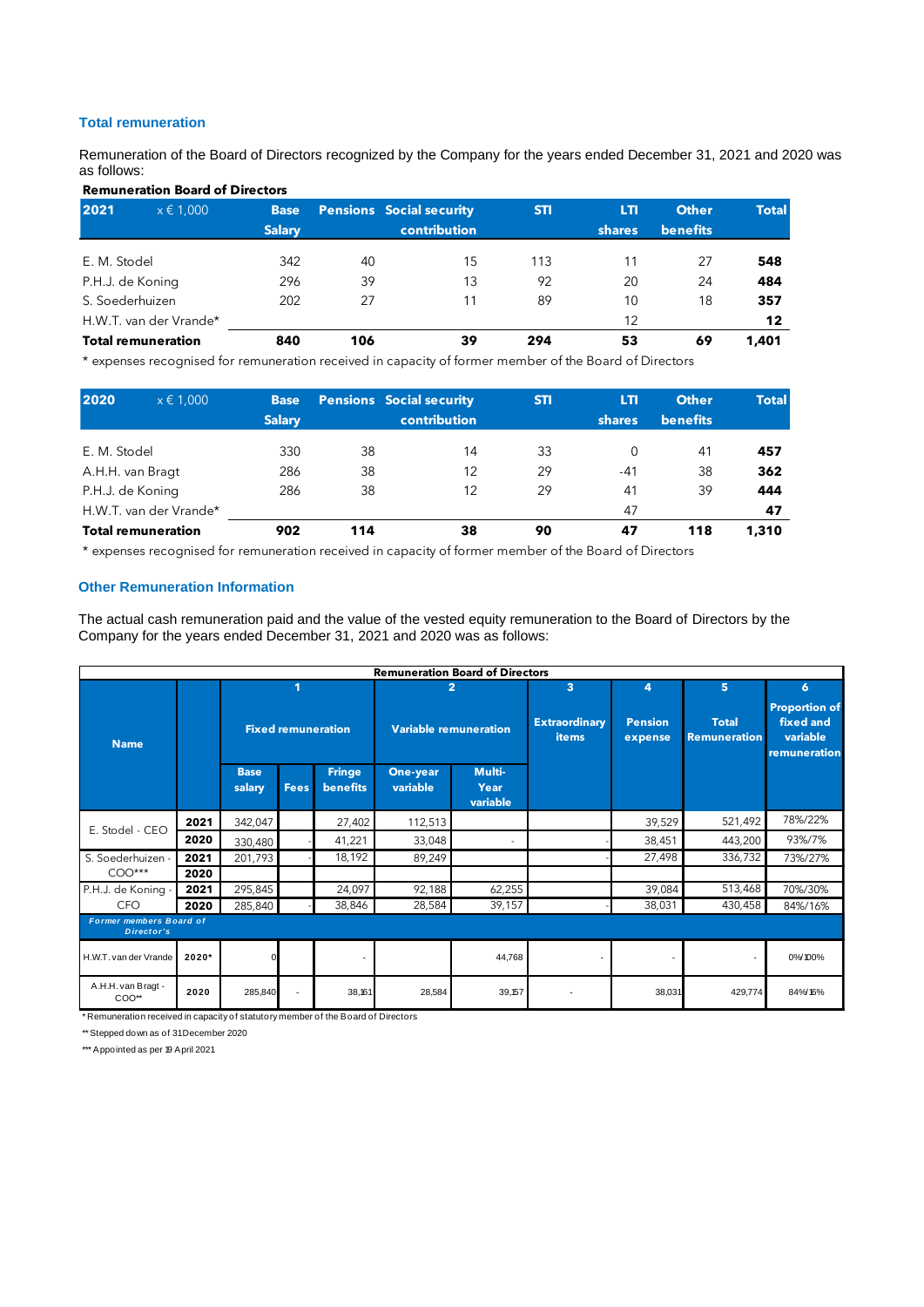The following table shows the options granted or due to the members of the Board of Directors:

|                           |                  |                                |                             |                                           |                            | <b>Share Options</b>       |                          |                                                          |                                            |                             |                                                      |
|---------------------------|------------------|--------------------------------|-----------------------------|-------------------------------------------|----------------------------|----------------------------|--------------------------|----------------------------------------------------------|--------------------------------------------|-----------------------------|------------------------------------------------------|
|                           |                  |                                |                             |                                           |                            | 2021                       |                          |                                                          |                                            |                             |                                                      |
|                           |                  |                                |                             | The main conditions of share option plans |                            | <b>Opening</b><br>balance  |                          | During the year                                          |                                            |                             |                                                      |
| Name of Director,         | $\mathbf{1}$     | $\overline{2}$                 | 3                           | $\overline{4}$                            | 5                          | 6                          | $\overline{7}$           | 8                                                        | 9                                          | 10                          | 11                                                   |
| position                  | Date of<br>grant | <b>Vesting period</b>          | <b>Total</b><br><b>Term</b> | <b>Vesting</b><br><b>Date</b>             | <b>Termination</b><br>date | <b>Exercise period</b>     | <b>Exercise</b><br>Price | <b>Shares</b><br>options<br>outstaning 1<br>January 2021 | <b>Shares</b><br><b>Options</b><br>awarded | <b>Options</b><br>exercised | <b>Options</b><br>outstanding<br>31 December<br>2021 |
| former member of  *\      |                  |                                |                             |                                           | $dec-21$                   |                            | 6.00                     | 125,000                                                  | ٠                                          | 125,000                     | <b>Section</b>                                       |
| <b>Board of Directors</b> |                  |                                |                             |                                           |                            |                            |                          |                                                          |                                            |                             | <b>Service</b>                                       |
| H.W.T. van der            |                  | apr-16 April 2016 - April 2019 | 5 years                     | $apr-19$                                  |                            | apr-21 2 yrs after vesting | 7.10                     | 15,000                                                   | ٠                                          | 15,000                      | $\sim$                                               |
| Vrande - CEO              |                  | apr-17 April 2017 - April 2020 | 5 years                     | apr-20                                    |                            | apr-22 2 yrs after vesting | 11.71                    | 15,000                                                   | ٠                                          | 15,000                      | $\sim$                                               |
| P.H.J. de Koning -        |                  |                                |                             |                                           |                            |                            |                          |                                                          |                                            |                             | $\sim$                                               |
| <b>CFO</b>                |                  | apr-17 April 2017 - April 2020 | 5 years                     | apr-20                                    |                            | apr-22 2 yrs after vesting | 11.71                    | 15,000                                                   | ÷                                          | 15,000                      | <b>Section</b>                                       |
|                           |                  |                                |                             |                                           |                            |                            | <b>Total</b>             | 170,000                                                  | ۰                                          | 170,000                     | <b>Service</b>                                       |

Total 170,0<br>(170,000 125,000 options on shares granted by previous major shareholder were settled with no impact on the Company

# The following table shows the shares awarded or due to the members of the Board of Directors:

|                                 |                          |                                          |                         |                 |                             |                                                | Shares awards            |                                              |                                                           |                           |                                                         |                            |                                                    |                                                     |
|---------------------------------|--------------------------|------------------------------------------|-------------------------|-----------------|-----------------------------|------------------------------------------------|--------------------------|----------------------------------------------|-----------------------------------------------------------|---------------------------|---------------------------------------------------------|----------------------------|----------------------------------------------------|-----------------------------------------------------|
|                                 |                          |                                          |                         |                 |                             |                                                |                          | 2021 based on at target award levels (100%)  |                                                           |                           |                                                         |                            |                                                    |                                                     |
|                                 |                          | The main conditions of share award plans |                         |                 |                             |                                                |                          | <b>Opening</b><br>During the year<br>balance |                                                           |                           | <b>Closing balance</b>                                  |                            |                                                    |                                                     |
| Name of Director,               | $\overline{2}$           |                                          | $\overline{\mathbf{3}}$ |                 | 5                           | 6                                              | -7                       | 8 <sup>°</sup>                               | 9                                                         | 10                        | 11                                                      | 12                         | 13                                                 | 14                                                  |
| position                        | Specification<br>of plan | <b>Performance period</b>                | Award<br>date           | Vesting<br>Date | End of<br>holding<br>period | <b>Shares</b><br>outstanding 1<br>January 2021 | <b>Shares</b><br>awarded | <b>Shares</b><br>vested                      | <b>Shares subject</b><br>to a<br>performance<br>condition | Performance<br>adjustment | <b>Shares</b><br>awarded and<br>unvested at<br>vear end | <b>Shares</b><br>forfeited | <b>Shares</b><br>subject to a<br>holding<br>period | <b>Shares</b><br>outstanding<br>31 December<br>2021 |
|                                 | PSP 2021                 | 1 January 2021 - 31 December 2023        | $apr-21$                | $apr-24$        | $apr-26$                    |                                                | 9,640                    |                                              | 9,640                                                     | $-3,625$                  |                                                         |                            |                                                    | 6,015                                               |
| E. Stodel - CEO                 | PSP 2020                 | 1 January 2020 - 31 December 2022        | $apr-20$                | $apr-23$        | apr-25                      | 7,695                                          |                          |                                              | 7,695                                                     |                           |                                                         |                            |                                                    | 7,695                                               |
| S. Soederhuizen -<br>$COO***$   | PSP 2021                 | 1 January 2021 - 31 December 2023        | $apr-21$                | $apr-24$        | $apr-26$                    |                                                | 8,072                    |                                              | 8,072                                                     | $-3,035$                  |                                                         |                            |                                                    | 5,037                                               |
|                                 | PSP 2018                 | 1 January 2018 - 31 December 2020        | $apr-18$                | $apr-21$        | $apr-23$                    | 6,541                                          |                          | 6,541                                        |                                                           |                           |                                                         |                            |                                                    |                                                     |
| P.H.J. de Koning                | PSP 2019                 | 1 January 2019 - 31 December 2021        | $apr-19$                | apr-22          | $apr-24$                    | 5,857                                          |                          |                                              |                                                           |                           |                                                         | $-5,857$                   |                                                    |                                                     |
| CFO.                            | PSP 2020                 | 1 January 2020 - 31 December 2022        | $apr-20$                | $apr-23$        | $apr-25$                    | 6,690                                          |                          |                                              | 6,690                                                     |                           |                                                         |                            |                                                    | 6,690                                               |
|                                 | PSP 2021                 | 1 January 2021 - 31 December 2023        | $apr-21$                | apr-24          | $apr-26$                    |                                                | 8,338                    |                                              | 8,338                                                     | $-3,135$                  |                                                         |                            |                                                    | 5,203                                               |
| former member<br>H.W.T. van der | PSP 2018                 | 1 January 2018 - 31 December 2020        | $apr-18$                | $apr-21$        | $apr-23$                    | 7,477                                          |                          | 7,477                                        |                                                           |                           |                                                         |                            |                                                    |                                                     |
| Vrande                          | PSP 2019                 | 1 January 2019 - 31 December 2021        | $apr-19$                | apr-22          | apr-24                      | 6,696                                          |                          |                                              |                                                           |                           |                                                         | $-6,696$                   |                                                    |                                                     |
|                                 |                          |                                          |                         |                 |                             | 40,956                                         | 26,050                   | 14,018                                       | 40,435                                                    | -9,795                    |                                                         | $-12,553$                  |                                                    | 30,640                                              |

The following table shows the comparable figures to evaluate remuneration and company performance over the last five reported financial years:

| Comparable table over remuneration and company performance over the last five reported financial years |              |              |              |              |              |                                     |
|--------------------------------------------------------------------------------------------------------|--------------|--------------|--------------|--------------|--------------|-------------------------------------|
| <b>Annual Change</b>                                                                                   | 2017 vs 2016 | 2018 vs 2017 | 2019 vs 2018 | 2020 vs 2019 | 2021 vs 2020 | Remuneration awarded or<br>due 2021 |
| Board of Director's remuneration                                                                       |              |              |              |              |              |                                     |
| E. Stodel - CEO*                                                                                       |              |              |              |              | 18%          | 521,492                             |
| S. Soederhuizen - COO**                                                                                |              |              |              |              |              | 336,732                             |
| P.H.J. de Koning - CFO                                                                                 | 17%          | 0%           | $-3%$        | $-20%$       | 19%          | 513,468                             |
| Former members Board of Director's                                                                     |              |              |              |              |              |                                     |
| H.W.T. van der Vrande                                                                                  | 17%          | 7%           | $-8%$        |              |              |                                     |
| A.H.H. van Bragt                                                                                       | 14%          | 4%           | $-3%$        | $-108%$      |              |                                     |
| Company performance                                                                                    |              |              |              |              |              |                                     |
| EBIT                                                                                                   | 18%          | 32%          | $-39%$       | $-116%$      | 611%         | 12,600,000                          |
| Average remuneration on a full-time equivalent basis of employees                                      |              |              |              |              |              |                                     |
| Employees of the group                                                                                 | 4%           | $-2%$        | 5%           | 1%           | 6%           | 45,156                              |
| *appointed effective as per 1 January 2020                                                             |              |              |              |              |              |                                     |

\*\* appointed as per 19 April 2021

#### Loans

At the end of 2021, no loans, advances or guarantees were outstanding to the members of the Board of Directors in accordance with the Remuneration Policy.